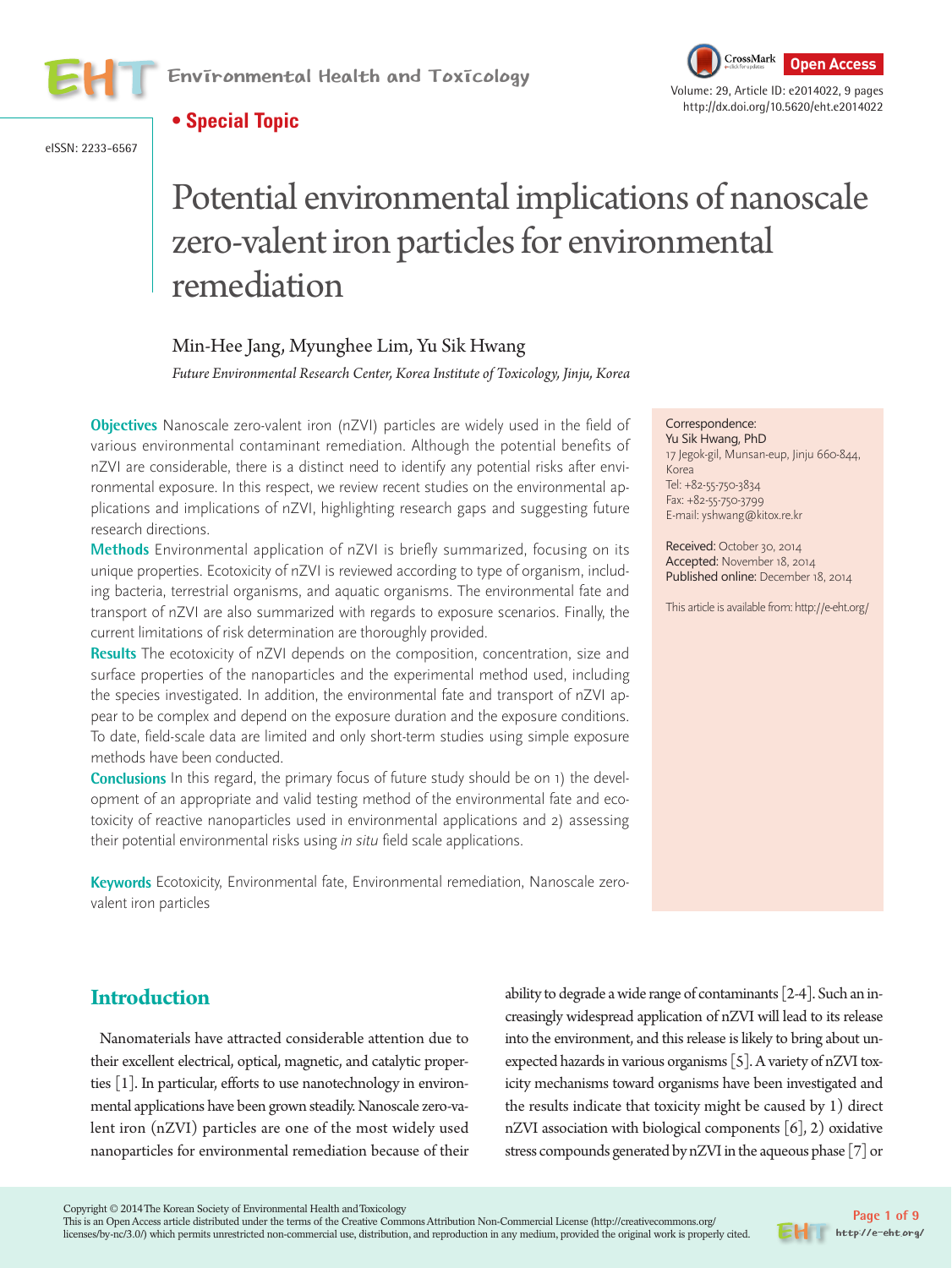

Figure 1. Application of nanoscale zero-valent iron (nZVI) for *in situ* remediation.

3) ferrous ion released from nZVI followed by the fenton reaction [8]. Despite the numerous studies that have been conducted on nZVI toxicity, there is a critical gap in our knowledge on the environmental risks of nZVI, including ecotoxicity as well as the fate and transport of nZVI in natural and engineered environments. For this reason, we present an overview of current research findings related to the environmental implications of nZVI particles. We also provide insight into current knowledge gaps and give pointers for future research directions.

## **Environmental Applications of Nanoscale Zero-valent Iron Particles**

Macro-scale zero-valent iron (ZVI) has been recognized as a good electron donor with a property to release electrons in aquatic environments [2]. ZVI has been used as a reactive material in subsurface permeable reactive barriers to degrade groundwater pollutants since the early 1990s [3]. ZVI is very active in transforming of halogenated compounds, polychlorinated hydrocarbon pesticides and dyes [4].

The nZVI has significantly increased available reactive surface areas compared to larger sized iron particles, which consequently enhances contaminant degradation reactions [9,10]. Moreover, one benefit of nZVI is the ability to inject it directly into a contaminated aquifer [11]. Therefore, the use of nZVI to remediate soil and groundwater has increased within the last decade. Figure 1 illustrates a schematic diagram of the applications of nZVI for site remediation.

Figure 2 presents a schematic structure of nZVI and the major reaction mechanisms with environmental contaminants. In aqueous solutions, nZVI can react with dissolved oxygen and water to form an outer iron oxide/hydroxide layer, which results in a typical core-shell structure [4,6]. The high reactivity and surface area of nZVI particles lead to strong reducing capacity and bring



Figure 2. Schematic structure of nanoscale zero-valent iron and the main reaction mechanisms with environmental contaminants. Fe, iron; R-Cl, chloroalkane; R-H, hydrocarbon; Me<sup>n+</sup>, metal ions.

about the degradation of chlorinated compounds, heavy metals, radionuclides, organic dyes, pesticides, inorganic anions, polychlorinated biphenyls and pharmaceutical products [4,12-15]. The most common process identified in reductive dehalogenation on the iron surface are hydrogenolysis and reductive elimination (α or β) [6]. The reaction of nZVI with inorganic contaminants involves reduction and adsorption/precipitation [6]. Recently, surface modification and reuse of nZVI to increase durability, reactivity and mobility were also investigated  $[11,15]$ . Table 1 shows the representative results of the remediation of organic and inorganic materials by nZVI.

## **Environmental Implications of Nanoscale Zero-valent Iron Particles**

#### **Ecotoxicity**

Despite the increasing use of nZVI particles and concerns for their potential toxic effects on both water and soil organisms, only a limited number of studies have investigated the ecotoxicity of nZVI. In addition, convincing evidence of the ecotoxicity of nZVI has not yet been obtained, because this likely depends on the organism species, composition, concentration, size and surface properties of the nanoparticles and the experimental method used. Table 2 summarizes the currently published ecotoxicological studies on nZVI.

## Bacteria

Compared with other organisms, the potential toxic impacts of nZVI on microorganisms have been considerably studied. Several studies have shown that nZVI is toxic to microorganisms, such as *Bacillus cereus, Pseudomonas stutzeri,* and *Escherich-*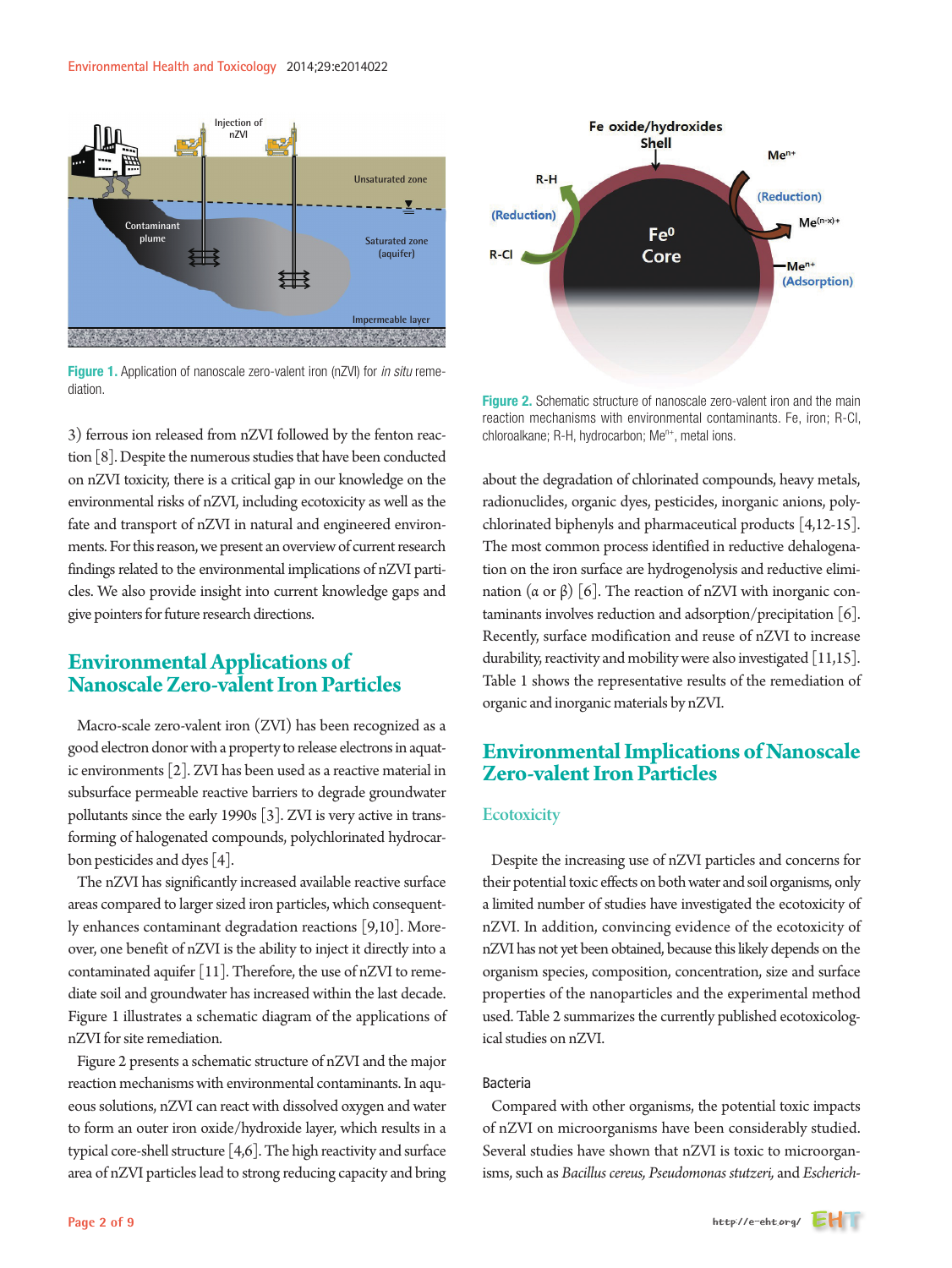| Nanoparticle type                         | Target contaminants  | Parameter                                                                                  | Key findings                                                                                                                                                                                                                                                                                                                                                                                                                 | Reference |
|-------------------------------------------|----------------------|--------------------------------------------------------------------------------------------|------------------------------------------------------------------------------------------------------------------------------------------------------------------------------------------------------------------------------------------------------------------------------------------------------------------------------------------------------------------------------------------------------------------------------|-----------|
| nZVI                                      | 1,1,1,2-TeCA, Cr(VI) | Aging of nZVI and<br>concentration                                                         | Rate constants for $1,1,1,2$ - TeCA reduction in Cl <sup>-</sup> , SO <sub>4</sub> <sup>2-</sup> , and<br>CIO <sub>4</sub> suspensions decreased by 95% over 1 mo<br>Cr(VI) removal capacities exhibited a pH dependence                                                                                                                                                                                                     | [8]       |
| B-nZVI                                    | Cr(VI)               | Cr(VI) concentration.,<br>pH, temperature,<br>B-nZVI loading,<br>regeneration of<br>B-nZVI | The presence of bentonite led to a decrease in aggregation of<br>iron nanoparticles and a corresponding increase in the specific<br>surface area of the iron particles<br>The removal efficiencies for Cr, Pb, and Cu by B-nZVI were $> 90\%$<br>Reuse of B-nZVI after washing with ethylenediaminetetraacetic acid<br>solution was possible but the capacity of B-nZVI for Cr(VI) removal<br>decreased by approximately 70% | [11]      |
| nZVI                                      | Nitrate              | Aging of nZVI and<br>concentration                                                         | The freshly synthesized iron reacted at the fastest rate<br>After formation of the oxide shell the rate constants decreased by<br>crica 50% of that of fresh iron, but were still higher than that of<br>commercial grade micro- or milli-sized iron powder                                                                                                                                                                  | $[12]$    |
| nZVI                                      | <b>TCE</b>           | <b>NOM</b>                                                                                 | Bare nZVI was partly aggregated and precipitated to the bottom of<br>the reactor after 1 hr incubation<br>In contrast, nZVI remained stable in the presence of NOM<br>The presence of NOM reduced the reactivity towards TCE                                                                                                                                                                                                 | [13]      |
| $nZVI$ , n-Fe <sub>3</sub> O <sub>4</sub> | Uranium              | Oxic/anoxic,<br>nanoparticle types                                                         | Uranium was removed by all nano-Fe <sup>0</sup> systems to $<$ 10 mg/L<br>(> 98% removal) within 2 hr of reaction<br>In contrast, nano-Fe <sub>3</sub> O <sub>4</sub> failed to achieve $>$ 20% uranium removal                                                                                                                                                                                                              | $[14]$    |
| nZVI, APGC<br>-coated nZVI                | <b>TCE</b>           | Coating types                                                                              | TCE degradation rate with APGC-coated nZVI was higher than<br>that with bare nZVI<br>Chemical reactivity of APGC-coated nZVI remained for 6 mo                                                                                                                                                                                                                                                                               | $[15]$    |

**Table 1.** Summary of current studies on the environmental applications of nanoscale zero-valent iron (nZVI)

1,1,1,2- TeCA, 1,1,1,2-tetrachloroethane; Cr, chromium; B-nZVI, bentonite-nZVI; TCE, trichloroethylene; NOM, natural organic matter; APGC, amphiphilic polysiloxane graft copolymers.

*ia coli* [16-18]. The specific mode of action of nZVI appears to be through oxidative stress from reactive oxygen species (ROS) generation that causes oxidative damage to cells via lipid peroxidation and oxidation of thiol groups on proteins and DNA. The toxicity of nZVI under oxic conditions is significantly lower than under anoxic conditions, which is related to the formation of an iron oxide layer resulted from the surface oxidation. This is supported by recent studies [19,20] which showed decreased bactericidal effects through the oxidation of nZVI under aerobic conditions.

Xiu et al. [21] investigated the potential influence of nZVI on the community of indigenous microorganisms that participate in the remediation of trichloroethylene-contaminated sites. They observed that nZVI initially inhibited dechlorinating bacteria, however the populations were able to recover after a lag time. In addition, the authors concluded that nZVI caused the stimulation of  $H_2$  production, which can be used as an electron donor by methanogens and dechlorinating bacteria. These findings are also supported by other studies in which the addition of nZVI created significantly more reduced conditions, and stimulated remediation efficiency of microbes [22,23].

The effects of surface coatings were studied by Li et al. [19] in which surface coated nZVI (e.g., polystyrene sulfonate, polyasparatate, and natural organic matter [NOM]) significantly mitigated the adverse effect to *E*. *coli* as a result of reduced interaction between particles and organisms. Carboxymethyl cellulose (CMC) stabilized nZVI exerted a minimal oxidative stress response and slowed disruption of cell membrane integrity, resulting in mitigated cytotoxicity towards bacteria *Agrobacterium* sp*.*  PH-08, as compared with the uncoated nZVI [24]. Furthermore, Chen et al. [13] also investigated the role of NOM in the microbial toxicity of nZVI, concluding that surface modification of nZVI might alter physicochemical interactions with organisms and influence toxicity and bioavailability, likely due to electrosteric hindrance effect.

In the same study, the effect of nZVI on different microbial species was investigated. The authors concluded that *B. subtilis* (Gram positive) was more tolerant to nZVI than *E. coli* (Gram negative) due to the thicker Gram positive cell wall. Similarly, Němeček et al. [25] also observed a significant increase in the density of Gram positive bacteria after in situ application of 2 kg/ton of nZVI. In summary, the effect of nZVI on bacteria is variable and depends on not only the species but also on the physicochemical properties of nZVI.

#### Terrestrial Organisms

Soil organisms including earthworms and plants also have a chance to be exposed to nZVI, at least around injection areas. However, there are only a very limited number of studies which have investigated the effects of nZVI on terrestrial organisms (i.e.,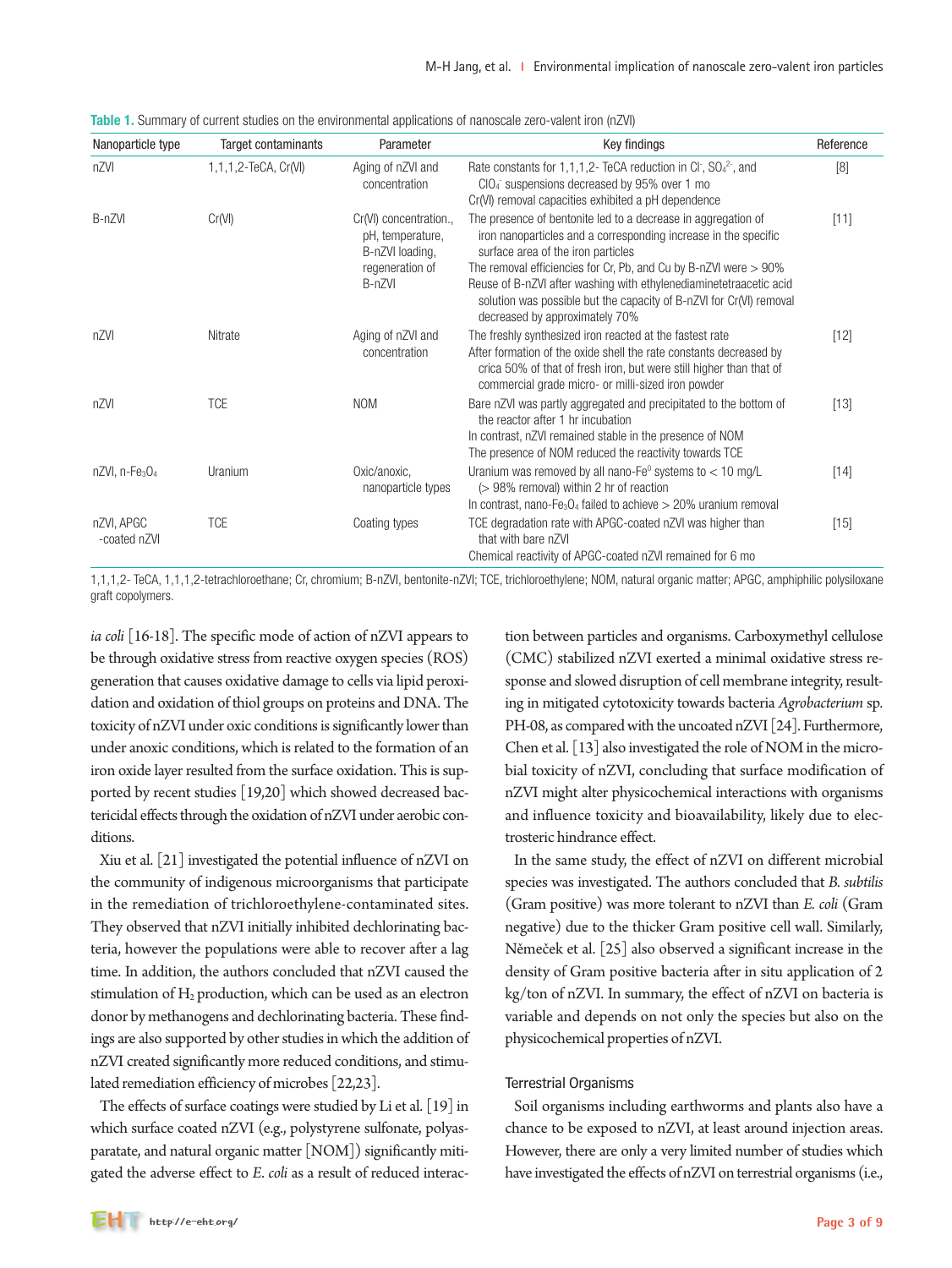| Test organism                                                                                   | Nanoparticle type                                                                                                                                       | Exposure method                                                             | Observed effects                                                                                                                                                                                                                                                                                                                                                     | Reference |
|-------------------------------------------------------------------------------------------------|---------------------------------------------------------------------------------------------------------------------------------------------------------|-----------------------------------------------------------------------------|----------------------------------------------------------------------------------------------------------------------------------------------------------------------------------------------------------------------------------------------------------------------------------------------------------------------------------------------------------------------|-----------|
| Bacteria                                                                                        |                                                                                                                                                         |                                                                             |                                                                                                                                                                                                                                                                                                                                                                      |           |
| Paracoccus sp. strain YH1<br>(denitrification microorganisms)<br>isolated from activated sludge | nZVI: synthesized by liquid phase<br>method, 20-80 nm                                                                                                   | Batch experiments of<br>nitrate reduction for<br>20 hr                      | Addition of 50 mg/L nZVI promoted the nitrate removal,<br>whereas a hight concentration of nZVI lead to increased<br>production of Fe <sup>2+</sup> , a toxic ion                                                                                                                                                                                                    | $[7]$     |
| Escherichia coli (ATCC strain<br>10798)<br>Bacilllus subtilis CB310                             | nZVI: purchased form Toda Kyogo<br>Co., 40% Fe <sup>0</sup> , median radius of<br>50 nm                                                                 | nZVI with/without<br>10 mg/L SRHA                                           | 1 hr exposure of 1 g/L Bacilllus subtilis was more tolerant to nZVI than Escherichia<br>coli due to thicker gram positive cell wall1<br>SRHA significantly mitigated the toxicity of nZVI due to<br>electrostatic repulsion and steric hindrance effect                                                                                                              | $[13]$    |
| Soil microorganisms<br>Bacillus cereus<br>Pseudomonas stutzeri                                  | Sodium polyacrylic acid coated<br>nZVI (Nanofer 25S): supplied by<br>NANO IRON s.r.o., 70-90% iron,<br>10-30% iron oxide, <50 nm                        | 7 d exposure of 17<br>mg/g nZVI                                             | Changes in microbial biodiversity and biomarker gene<br>expression (pykA, katB) were significantly changed but the<br>changes were related not only to the nZVI treatment but<br>also to the soil characteristics                                                                                                                                                    | [16]      |
| Escherichia coli (ATCC strain<br>8739)                                                          | nZVI: synthesized by aqueous-<br>phase reduction of ferrous sulfate<br>using sodium borohydride, 10-80<br>nm                                            | 1.2-110 mg/L nZVI                                                           | Significant physical disruption of cell membranes was<br>observed (due to reaction of Fe(II) with intracellular oxygen<br>or hydroperoxide<br>All nanoparticles showed strong adherence onto cell walls,<br>but no evidence of internalization                                                                                                                       | $[17]$    |
| Escherichia coli (strain Qc1301<br>and sodB Qc2472)                                             | nZVI: prepared by adding NaBH <sub>4</sub> to 7, 70, 175, 350,<br>FeCl <sub>3</sub> · 6H <sub>2</sub> O solution, 50 nm                                 | 700 mg/L nZVI                                                               | nZVI showed dose-dependent cytotoxicity mainly through<br>oxidative stress, oxygenation of reduced Fe species                                                                                                                                                                                                                                                        | $[18]$    |
| Escherichia coli (ATCC strain<br>33876)                                                         | nZVI,: purchased form Toda Kyogo 0-60 min exposure of<br>Co., 40-60 nm PSS or PAP or<br>NOM coatednZVI Aged nZVI                                        | 100 mg/L nZVI                                                               | Aerobic condition decreased the toxicity of nZVI compared<br>to anaerobic conditions due to formation of different type<br>of Fe-oxide at surface<br>Surface coating with PSS, PAP, and NOM decreased the<br>toxicity of nZVI<br>Aged nZVI removed the bactericidal effects (due to<br>complete oxidation of Fe <sup>0</sup> in aerobic conditions)                  | $[19]$    |
| Luminous bacteria                                                                               | nZVI dispersed in<br>polyvinylpyrrolidon-K30:<br>synthesized by sodium<br>borohydride reduction method,<br>20-100 nm                                    | 36 d exposure of<br>0.15 g/L nZVI                                           | Temporary negative effects were observed within 1 hr<br>exposure (due to releasing of iron ions), but long term<br>existence of nZVI was nontoxic                                                                                                                                                                                                                    | $[20]$    |
| Dehalococcoides spp.<br>(dechlorinating microorganisms)<br>containing culture                   | nZVI: purchased form Toda Kyogo<br>Co.                                                                                                                  | 1 g/L nZVI exposure<br>for batch experiments<br>of biodegradation           | Methanogens were biostimulated after exposure to nZVI<br>due to H <sub>2</sub> production<br>nZVI initially inhibited dechlorinating organisms, but<br>dechlorination activity and ethane production recovered<br>after a lag period<br>Attachment of nZVI onto bacteria cells but no signs of<br>internalization were observed                                      | $[21]$    |
| Bacillus fusiformis isolated from<br>activated sludge                                           | nZVI: synthesized by liquid phase<br>method, 30-60 nm                                                                                                   | Batch experiments of<br>biodegradation<br>(12 hr)                           | The growth of Bacillus fusifomis was promoted by nZVI (due<br>to H <sub>2</sub> production through nZVI corrosion)<br>Degradation of phenol increased in the presence of nZVI                                                                                                                                                                                        | $[22]$    |
| Microbial microcosm from TCE<br>contaminated sites                                              | nZVI and polyasparated coated<br>nZVI: purchased form Toda Kyogo<br>Co., 40-60 nm                                                                       | 1.5 g/L nZVI                                                                | Addition of nZVI simulated sulfate reducer and methanogen<br>populations and did not decrease total bacterial<br>abundance in microcosms<br>Addition of surface coated nZVI increased bacterial<br>populations                                                                                                                                                       | $[23]$    |
| Agrobacterium sp. PH-08                                                                         | CMC coated nZVI and bare nZVI:<br>synthesized by borohydride<br>reduction method, 80-120 nm                                                             | 1, 4 hr exposure of<br>$0.1$ g/L nZVI                                       | CMC-stabilized nZVI exerted minimized oxidative stress and<br>slower disruption of cell membrane integrity, resulting in<br>minimized cytotoxicity                                                                                                                                                                                                                   | $[24]$    |
| Microbial biota<br>Vibrio fischeri (strain<br>NRRL-B-11177)                                     | Sodium polyacrylic acid coated nZVI Pilot scale in situ<br>(Nanofer 25S): supplied by NANO<br>IRON s.r.o., 70-90% iron, 10-30%<br>iron oxide, $< 50$ nm | application of 2 kg<br>nZVI/ton soil (site:<br>Cr(IV)-contaminated<br>site) | No significant changes in cultivable psychrophilic bacteria<br>densities were observed in the groundwater sample,<br>whereas the growth of G+ bacteria was simulated in soil<br>sample<br>Toxicity of Vibrio fischeri was not observed                                                                                                                               | $[25]$    |
| Digested sludge (two-stage<br>mesophilic digester)                                              | CMC coated nZVI: synthesized by<br>reducing ferrous chloride with<br>sodium borohydride,<br>$55±11$ nm                                                  | 14 d anaerobic<br>digestion experiment<br>methane potential<br>procedures)  | nZVI reduced methane production due to rapid H <sub>2</sub><br>production from nZVI (lead to bacterially controlled<br>(modified biochemical hydrogentrophic process)<br>At the concentration of 30 mM, nZVI led to a significant<br>increase in soluble chemical oxygen demand (an<br>nZVI: 0, 1, 10, 30 mM indication of cell disruption) and volatile fatty acids | $[26]$    |

Table 2. Summary of current studies on the ecotoxicological effect of nanoscale zero-valent iron (nZVI)

Continued to the next page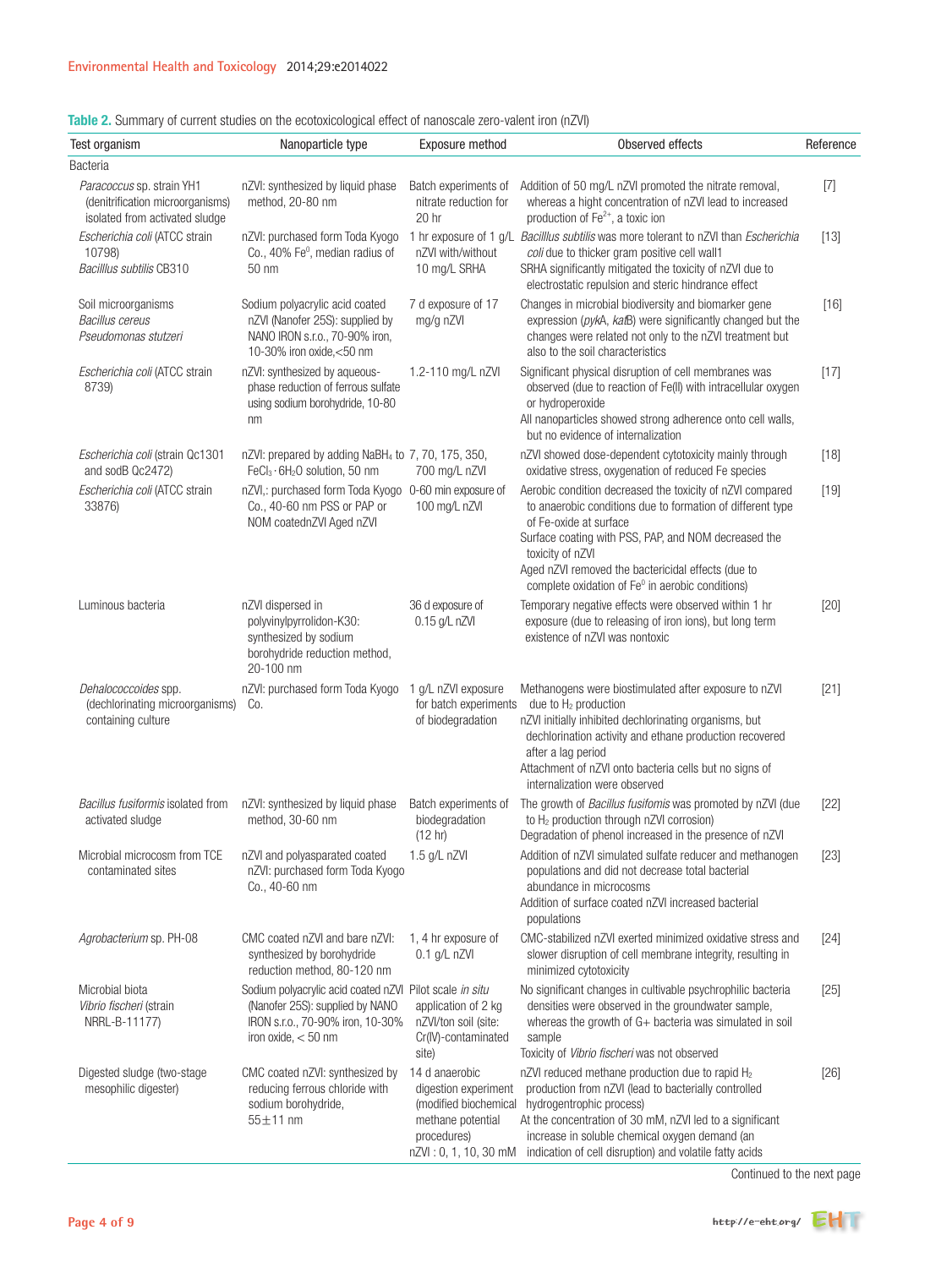| Test organism                                                                                  | Nanoparticle type                                                                                                                                        | Exposure method                                                                                                   | Observed effects                                                                                                                                                                                                                                                                                                                                                                                                                                                                              | Reference |
|------------------------------------------------------------------------------------------------|----------------------------------------------------------------------------------------------------------------------------------------------------------|-------------------------------------------------------------------------------------------------------------------|-----------------------------------------------------------------------------------------------------------------------------------------------------------------------------------------------------------------------------------------------------------------------------------------------------------------------------------------------------------------------------------------------------------------------------------------------------------------------------------------------|-----------|
| Soil bacterium (Bacillus cereus)                                                               | Sodium polyacrylic acid coated<br>nZVI (Nanofer 25S): supplied by<br>NANO IRON s.r.o., 70-90% iron,<br>10-30% iron oxide, $<$ 50 nm                      | 10 g/L nZVI                                                                                                       | 48 hr exposure of 1, 5, Significant toxicity was observed after 2 hr exposure,<br>whereas after 48 hr no toxicity was observed due to likely<br>the particle aggregation during the exposure period<br>Exposure to nZVI did not change the expression rate of the<br>assayed genes (narG, nirS, pykA, katB, gyrA)<br>Proteomic analysis highlighted the Bacillus cereus<br>molecular stress-response to nZVI (GImM depression, Fla<br>depression, Trx upregulation, Ald and Gdh upregulation) | $[27]$    |
| Klebsiella planticola DSZ<br>Bacillus nealsoni<br>Soil microbes                                | Sodium polyacrylic acid coated<br>nZVI (Nanofer 25S): supplied by<br>NANO IRON s. r. o., 70-90% iron,<br>10-30% iron oxide, $<$ 50 nm                    | of 1-10 mg/L nZVI                                                                                                 | 0.2, 2, 24 hr exposure nZVI was nontoxic to G- strain (Klebsiella planticola),<br>whereas was toxic to G+ strain (Bacillus nealson)<br>Exposure of soil microbes to nZVI did not change the<br>expression rate of the assayed genes (narG, nirS, gyrA)<br>Significant changes in the structure and composition of soil<br>bacteria population were detected                                                                                                                                   | $[28]$    |
| Soil bacteria (from PCB<br>contaminated soil)                                                  | nZVI dispersed in 0.18% PAA:<br>supplied by Golder Associates<br>Inc., 12.5 nm                                                                           | 28 d exposure of 10<br>g/kg nZVI                                                                                  | nZVI has the potential to inhibit microbial functions<br>important for PCB remediation strategies<br>nZVI altered the microbial composition                                                                                                                                                                                                                                                                                                                                                   | $[29]$    |
| Activated sludge                                                                               | nZVI: synthesized by sodium<br>borohydride reduction method                                                                                              | 0, 20, 50, 200 mg/L<br>nZVI                                                                                       | Addition of nZVI improved the phosphorous removal<br>Addition of 200 mg/L nZVI inhibited NH <sub>4</sub> +-N removal<br>Microbial activities were inhibited (ROS increase, lactate<br>dehydrogenase increase, adenosine triphosphate<br>decrease)                                                                                                                                                                                                                                             | $[30]$    |
| Soil microbial                                                                                 | nZVI dispersed in 0.18% PAA:<br>supplied by Golder Associates<br>Inc.                                                                                    | 14 d exposure of 10<br>mg/g nZVI                                                                                  | nZVI inhibited soil ammonia oxidation potential<br>nZVI stimulated dehydrogenease activity but had minimal<br>influence on hydrolase activity                                                                                                                                                                                                                                                                                                                                                 | $[31]$    |
| Earthworms                                                                                     |                                                                                                                                                          |                                                                                                                   |                                                                                                                                                                                                                                                                                                                                                                                                                                                                                               |           |
| Eisenia fetida<br>Lmbbricus rubellus                                                           | CMC coated nZVI: synthesized by<br>borohydride method, 20-100 nm                                                                                         | 100, 250, 500, 750,<br>1,000 mg/kg nZVI<br>exposure (avoidance<br>test-ISO, acute<br>chronic test -OECD<br>method | Avoidance, weight changes and mortality were significantly<br>affected by nZVI concentrations above 500 mg/Kg<br>Reproduction was affected at 100 mg/kg nZVI<br>Toxicity effects of nZVI were reduced after aging<br>Eisenia fetida<br>Avoidance effect - $EC_{50} = 511 - 563$ mg/kg<br>Mortality - $LC_{50} = 399$ mg/kg<br>Lmbbricus rubellus:<br>Avoidance effect - EC <sub>50</sub> = 532-582 mg/kg<br>Mortality - $LC_{50} = 447 - 866$ mg/kg                                           | $[32]$    |
| C. elegans (strain N2), first<br>juvenile stage                                                | Sodium polyacrylic acid coated nZVI 96 hr exposure of 17<br>(Nanofer 25S): supplied by NANO<br>IRON s.r.o., 70-90% iron, 10-30%<br>iron oxide, $<$ 50 nm | mg/g nZVI (ISO<br>10872 method)                                                                                   | Growth and reproduction were not inhibited and survival was<br>also not modified with nZVI<br>In vitro assay, nZVI significantly inhibited Caenorhabditis<br>elegans growth, survival and reproduction in a<br>concentration dependent manner ( $LC_{50} = 3.24 \times 10^3$ mg/L)                                                                                                                                                                                                            | $[33]$    |
| Soil invertebrates                                                                             |                                                                                                                                                          |                                                                                                                   |                                                                                                                                                                                                                                                                                                                                                                                                                                                                                               |           |
| Ostracods (Heterocypris<br>incongruens)<br>Collembolan (Folsomnia candida)                     | CMC coated nZVI: synthesized by<br>borohydride method                                                                                                    | 1, 10 g/kg nZVI (direct<br>contact toxicity - SOP<br>of Oxtracodtoxkit F,<br>reproduction test -<br>OECD method)  | Several negative effects of nZVI were observed on both<br>test organisms after 7 d incubation, but prolonged<br>incubation (30 d) reduced its toxicity effects<br>Ostracods:<br>Growth inhibition - $EC_{50} = 36$ mg/kg<br>Mortality - LC <sub>50</sub> = 77 mg/kg<br>Collembolan:<br>Reproduction inhibition - not observed<br>Mortality - 100% above 1 g/kg nZVI                                                                                                                           | $[34]$    |
| Plants                                                                                         |                                                                                                                                                          |                                                                                                                   |                                                                                                                                                                                                                                                                                                                                                                                                                                                                                               |           |
| Cattai (Typha latifolia)<br>Hybrid poplars (between<br>Populous deltoids and Populos<br>nitra) | nZVI: synthesized by reductive<br>precipitation method                                                                                                   | 4 wk exposure of<br>0-1,000 mg/L nZVI                                                                             | Enhanced growth of Typha at lower concentration $(< 50$<br>mg/L) was observed, but strong toxic effect (growth<br>inhibition, dry leaves, lower biomass) was observed at<br>higher concentrations (> 200 mg/L)<br>nZVI reduced the transpiration and growth of hybrid<br>poplars at higher concentrations (> 200 mg/L)<br>Internalization of nZVI by polar root cells was observed,<br>but not by Typha root cells                                                                            | $[35]$    |

## Table 2. Continued

Continued to the next page

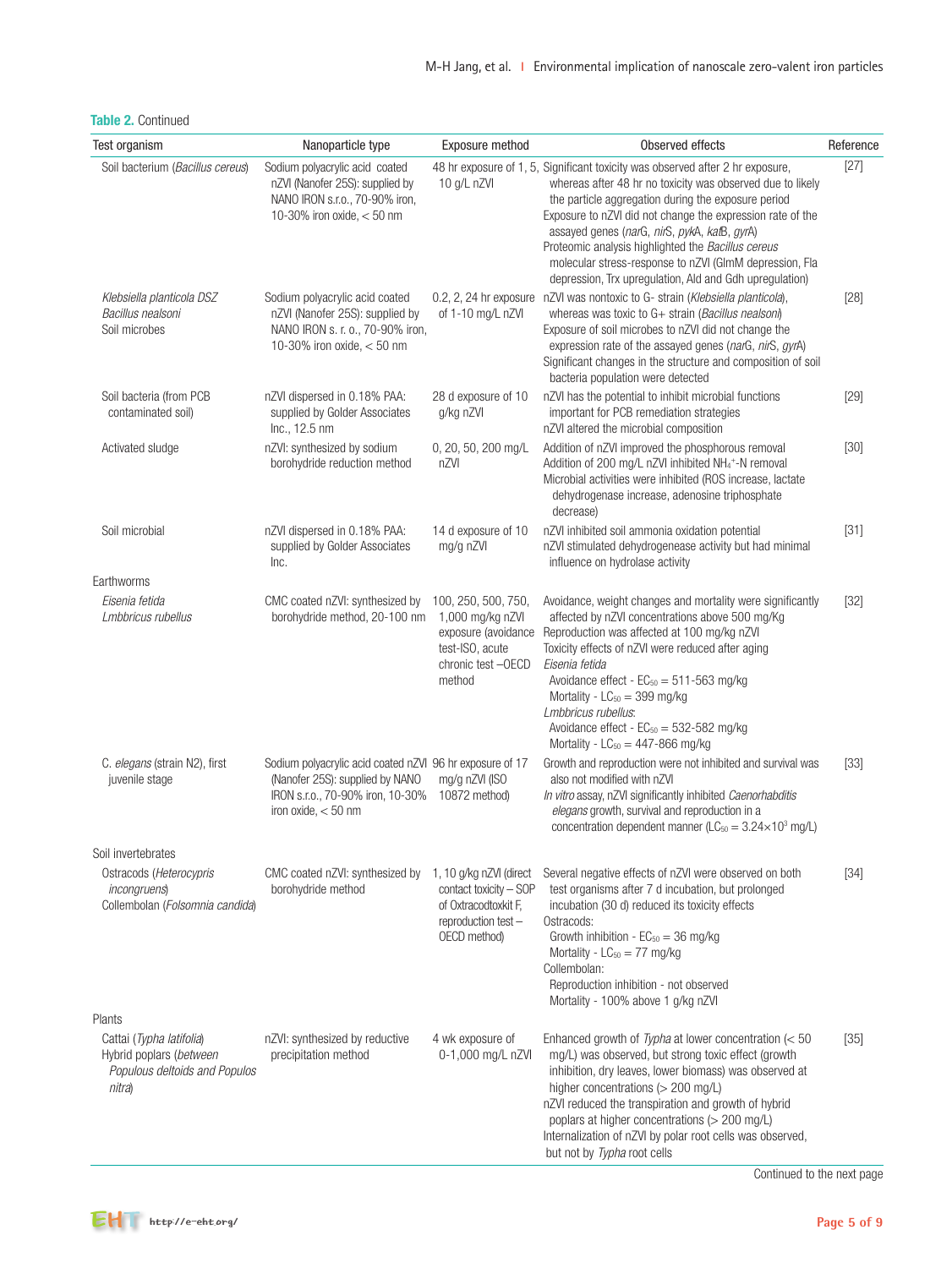#### Table 2. Continued

| Test organism                                                                                                                                                             | Nanoparticle type                                                                                       | Exposure method                                                                                      | Observed effects                                                                                                                                                                                                                                                                                                                                                                                                    | Reference |
|---------------------------------------------------------------------------------------------------------------------------------------------------------------------------|---------------------------------------------------------------------------------------------------------|------------------------------------------------------------------------------------------------------|---------------------------------------------------------------------------------------------------------------------------------------------------------------------------------------------------------------------------------------------------------------------------------------------------------------------------------------------------------------------------------------------------------------------|-----------|
| <b>Fishes</b>                                                                                                                                                             |                                                                                                         |                                                                                                      |                                                                                                                                                                                                                                                                                                                                                                                                                     |           |
| Embryo-larval of medaka fish<br>(Oryzias latipes)                                                                                                                         | CMC coated nZVI: synthesized by 7 d exposure of 25-<br>borohydride method,<br>27.1 nm                   | 200 mg/L nZVI                                                                                        | CMC-nZVI had acute mortality and developmental toxic<br>effects in embryos<br>Acute lethality - LC <sub>50</sub> = 200 mg/L<br>Oxidative stress response - ROS increase (> 25 mg/L)<br>Developmental toxicity:<br>Reduction in heart rate $(> 25 \text{ mg/L})$<br>Reduction in eye size (> 100 mg/L)<br>Reduction in hatching rate (> 200 mg/L)                                                                    | $[36]$    |
| Larvae of medaka fish (Oryzias<br>latipes), 7 d old                                                                                                                       | CMC coated nZVI: synthesized by 14 d exposure of<br>borohydride method,<br>49.3 nm                      | 1-100 mg/L nZVI,<br>daily renewed                                                                    | nZVI decreased dissolved oxygen and generated ROS<br>nZVI caused acute lethally and sublethally toxic effects in<br>medaka larvae (intestinal damage, catalase expression<br>inhibition). 75-100 mg/L $nZVI = 17-56%$ mortality                                                                                                                                                                                     | $[37]$    |
| Medaka fish (Oryzias latipes)                                                                                                                                             | nZVI: purchased form 30 nm                                                                              | $0, 0.5, 5, 50 \mu g/mL$                                                                             | Disturbance of oxidative defense system for embryos and<br>adult fish was observed                                                                                                                                                                                                                                                                                                                                  | $[38]$    |
| Acuatic invertebrates                                                                                                                                                     |                                                                                                         |                                                                                                      |                                                                                                                                                                                                                                                                                                                                                                                                                     |           |
| Daphnia magna                                                                                                                                                             | nZVI (Nanofer 25, Nanofer 25S,<br>Nanofer STAR): supplied by<br>NANO IRON S.r.o.                        | 96 hr exposure of<br>0-100 mg/L nZVI                                                                 | Daphnia magna survival was dramatically impacted by<br>both Nanofer 25S and Nanofer STAR at > 0.5 mg/L nZVI                                                                                                                                                                                                                                                                                                         | $[39]$    |
| Algae                                                                                                                                                                     |                                                                                                         |                                                                                                      |                                                                                                                                                                                                                                                                                                                                                                                                                     |           |
| Marine microalgae (Pavlova<br>lutheri, Isochrysis galbana,<br>Tetraselmis suecica)                                                                                        | nZVI (Nanofer 25S, Nanofer<br>STAR): supplied by NANO IRON<br>s.r.o., 85% iron purity, 50 nm            | 28 d exposure of<br>$1.17\times10^{-5}$ M,<br>$1.17\times10^{-4}$ M,<br>1.17×10 <sup>-6</sup> M nZVI | Growth inhibition effect of Paylova lutheri was observed<br>with Nanofer STAR but Isochrysis galbana was not<br>affected by nZVI<br>Growth inhibition of Tetraselmis suecica was dose<br>dependent<br>Increased total cellular lipid content in Tetraselmis suecica<br>was observed with Nanofer 25 and in Paylova lutheri<br>with Nanofer STAR                                                                     | [40]      |
| Marine phytoplankton<br>(Thalassiosira pseudonana,<br>Dunaliella tertiolecta, Isochrysis<br>galbana)<br>Freshwater phytoplankton<br>(Pseudokircheneriella<br>subcapitata) | nZVI (Nanofer 25S, Nanofer<br>STAR): supplied by NANO IRON<br>s.r.o., 70-90% iron, 10-30%<br>iron oxide | 0-100 mg/L nZVI                                                                                      | Growth of <i>Isochrysis galbana</i> was significantly reduced by<br>Nanofer 25S (> 6 mg/L), but not observed with Nanofer<br><b>STAR</b><br>Population growth of Dunaliella tertiolecta and Ilsochrysis<br>galbana was depressed by Nanofer 25S (1.3 mg/L)<br>Growth of Pseudokircheneriella subcapitata was not<br>significantly affected by Nanofer 25S but significantly<br>affected by Nanofer STAR (> 12 mg/L) | $[39]$    |

ATCC, American type culture collection; SRHA, Suwannee River humic acid; PSS, polystyrene sulfonate; PAP, polyaspartate; NOM, natural organic matter; TCE, trichloroethylene; CMC, carboxymethyl cellulose; G+, Gram positive; G-, Gram negative; PCB, polychlorinated biphenyl; ROS, reactive oxygen species; ISO, international organization for standardization; OECD, Organization for Economic Co-operation and Development;  $EC_{50}$ , effective concentration 50;  $LC_{50}$ , lethal concentration 50; SOP, standard operating procedure.

earthworms, invertebrates, and plants) (Table 2). El-Temsah et al. [32] evaluated the ecotoxicological effects of nZVI on *Eisenia fetida* and *Lumbricus rubellus*. This work demonstrates a negative impact of nZVI on both earthworm species, affecting avoidance, weight changes and mortality ( > 500 mg/kg) and leading to a reduced reproduction rate ( $>100$  mg/kg). In the other published study which investigated the nZVI effects on earthworms, however, the exposure of *C. elegans* (strain N2, first CMC, lethal concentration 50, ROS juvenile stage) to 17 mg/g nZVI did not cause any mortality after 96 hr of exposure [33].

Several negative effects of nZVI on soil invertebrates including ostracods (*Heterocypris incongruens*) and collembola (*Folsomnia candida*) were observed after 7 days of incubation [34]. These few studies indicate that nZVI can significantly affect terrestrial

organisms and can even lead to their death. Considering that the use of nZVIs for environmental remediation is mainly focused on contaminated soils and groundwater, these results are very important and reinforce the need for more detailed and structured studies.

#### Aquatic Organisms

Although aquatic organisms have little chance to directly contact with nZVI during environmental remediation, nZVI could be flowed in surface water via groundwater discharge, resulting in exposure to aquatic organisms. In an aquatic system, Chen et al. [36,37] investigated the effects of nZVI on acute lethality and oxidative stress in medaka fish (*Oryzias latipes*). The results indicated that nZVI caused a disruption in the oxidative defense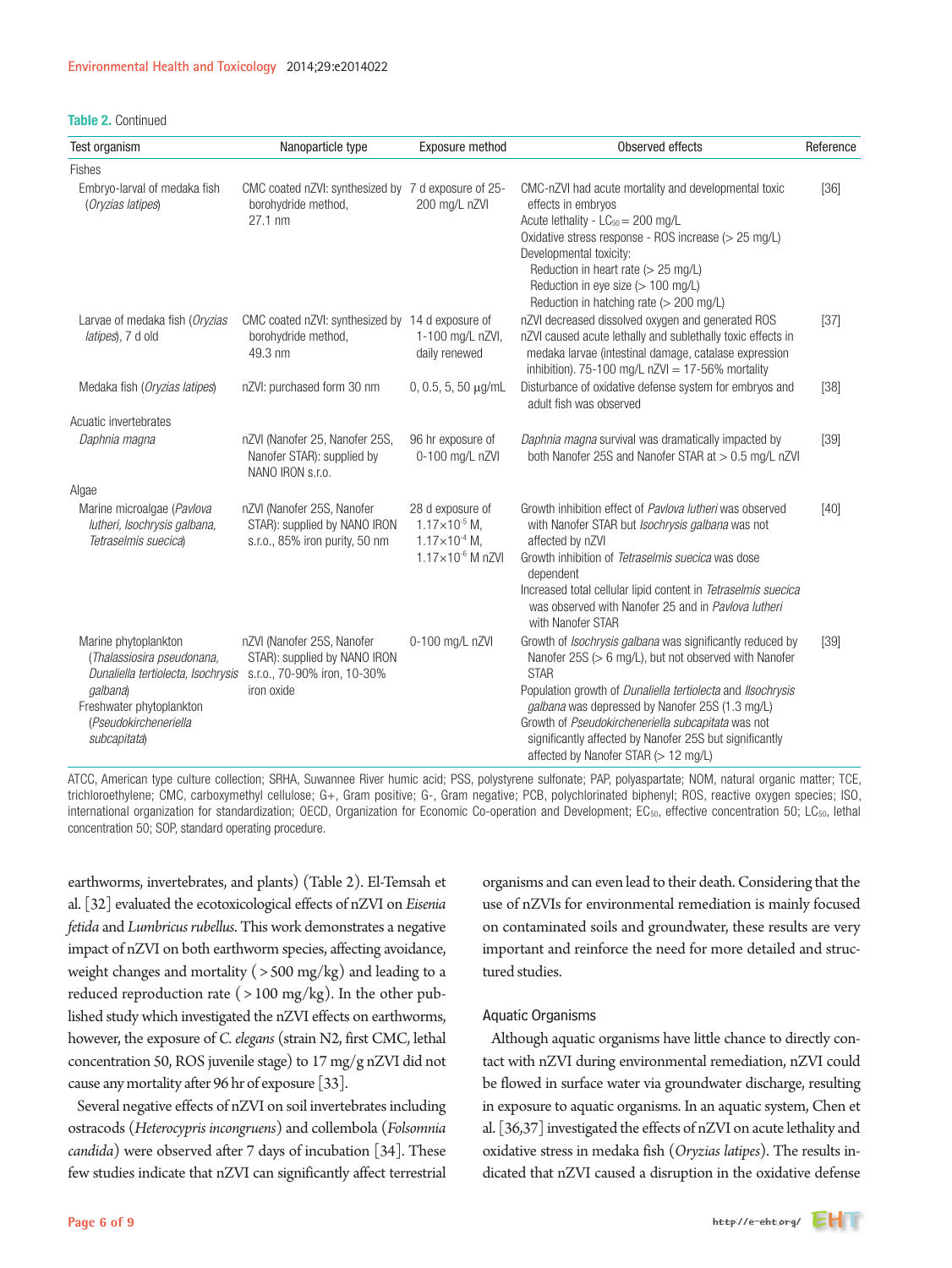system in embryos and larvae, as well as acute lethality in embryos at concentrations above 100 mg/L. Keller et al. [39] investigated the effects of *Daphnia magna* and concluded that *D. magna* survival was dramatically impacted by both bare and surface-coated nZVI, depending on the concentration of nZVI. Great variability in the effects of nZVI on marine and freshwater phytoplankton was observed by Keller et al. [39] and Kadar et al. [40]. For example, the population gowth of the marine phytoplankton species *Isochrysis galbana* was significantly reduced by organic surface coated nZVI (Nanofer 25S supplied by NANO IRON s.r.o., Rajhrad, Czech Republic) and not affected by inorganic surface coated nZVI (Nanofer STAR supplied by NANO IRON s.r.o). In contrast, the growth of freshwater phytoplankton species *Pseudokircheneriella subcapitata* was not significantly affected by organic surface coated nZVI and affected by inorganic surface coated nZVI. These studies indicate that there is a possible impact of nZVI on aquatic organisms that is dose- and species-dependent. Therefore, further detailed studies into the effects of nZVI on aquatic organisms should be made before environmental application.

#### Environmental Fate and Transport

In this review, an overview of the ecotoxicological effects at various concentrations of nZVI in laboratory studies has been provided, but the concentrations and physicochemical properties of nZVI during laboratory studies may not be in accordance with the properties of nZVI under real environmental conditions. Because the environmental fate and transport of nZVI is not yet fully understood, it is difficult to determine the environmental risk of nZVI injected into the subsurface.

The mobility of nZVI has been considerably studied for the purpose of their effective applications. The effect of coating materials to enhance the particle mobility has been predominantly investigated through column transport tests at laboratory scale [41-47]. The enhanced mobility of surface coated nZVI is likely caused by the electrosteric stabilization of polymer molecules which prevent the formation of large aggregates and attachment to the surface soil grains. Tiraferri and Sethi [42] studied the effect of surface coating on the transport of nZVI in a column packed with sand, comparing the mobility of bare nZVI and that of surface modified nZVI with guar gum. They found that bare nZVI was basically immobile in sandy porous media. However the particle mobility was significantly enhanced with guar gum at the tested conditions, regardless of the chemistry of the solutions (ionic strength and ionic composition). The enhanced transport of nZVI in saturated porous media was also observed with polyacrylic acid [43], xanthan gum [44], non-ionic surfactants [45], organic matter [46], CMC [47], and other substances.

Transformation (aging) of nZVI has been observed over a prolonged period, i.e., from a few days to years [48,49]. The rate and degree of oxidation and the type of transformation products are dependent on the environmental conditions to which the particles are exposed. Reinsch et al. [50] investigated the transformations of nZVI over 6 months in simulated groundwater and suggested that dissolved oxygen rapidly oxidizes nZVI, causing the formation of both maghemite and magnetite within the oxide layer. In addition, the presence of common groundwater anions (i.e.,  $SO_4^2$ ,  $HCO^3$ ,  $HPO_4^2$ , and Cl) does not prevent the oxidation of nZVI in the long term, except for nitrate, which passivates the surface, thereby preventing the oxidation of nZVI. The degree of oxidation and chemical composition could further affect overall the fate, transport, reactivity, and potential toxicity of nZVI. For instance, the oxidation of nZVI can decrease the particle-particle interaction and thus increase the transport, which indicates the increase in the potential for unwanted exposure. However, the adverse effects of nZVI on environmental organisms can decrease with increasing oxidation of the particle. Therefore, understanding the transformation of nZVI upon release to the environment is critical to evaluating the potential efficiency as well as risk of nZVI used for environmental remediation

## **Conclusion**

While nZVI has substantial promise for many remediation applications, the environmental implications are still poorly understood. In particular, standard methods for studying the environmental fate, ecotoxicity, and transport of nanomaterials have not been developed yet. The physical-chemical properties of nanomaterials are substantially different from traditional organic and/or inorganic chemicals. In addition, the properties could be changed by sample preparation, choice of media, dispersant use, presence of environmental ligands, and other factors, and hence these factors easily affect nanoparticle toxicity and behavior. Importantly, the existing test methods (i.e., Organization for Economic Co-operation and Development test guidelines) have been developed based upon general chemical properties and thus do not consider the specific properties of nanomaterials. In this respect, the development of new test methods to assess the environmental fate and ecotoxicity of reactive nanomaterials is critical to conclusively determine the risks associated with nZVI.

The fate, transport, and toxicity of nZVI particles appear to be complex and are dependent on their physicochemical properties (e.g., size, chemical composition, surface charge, and coat-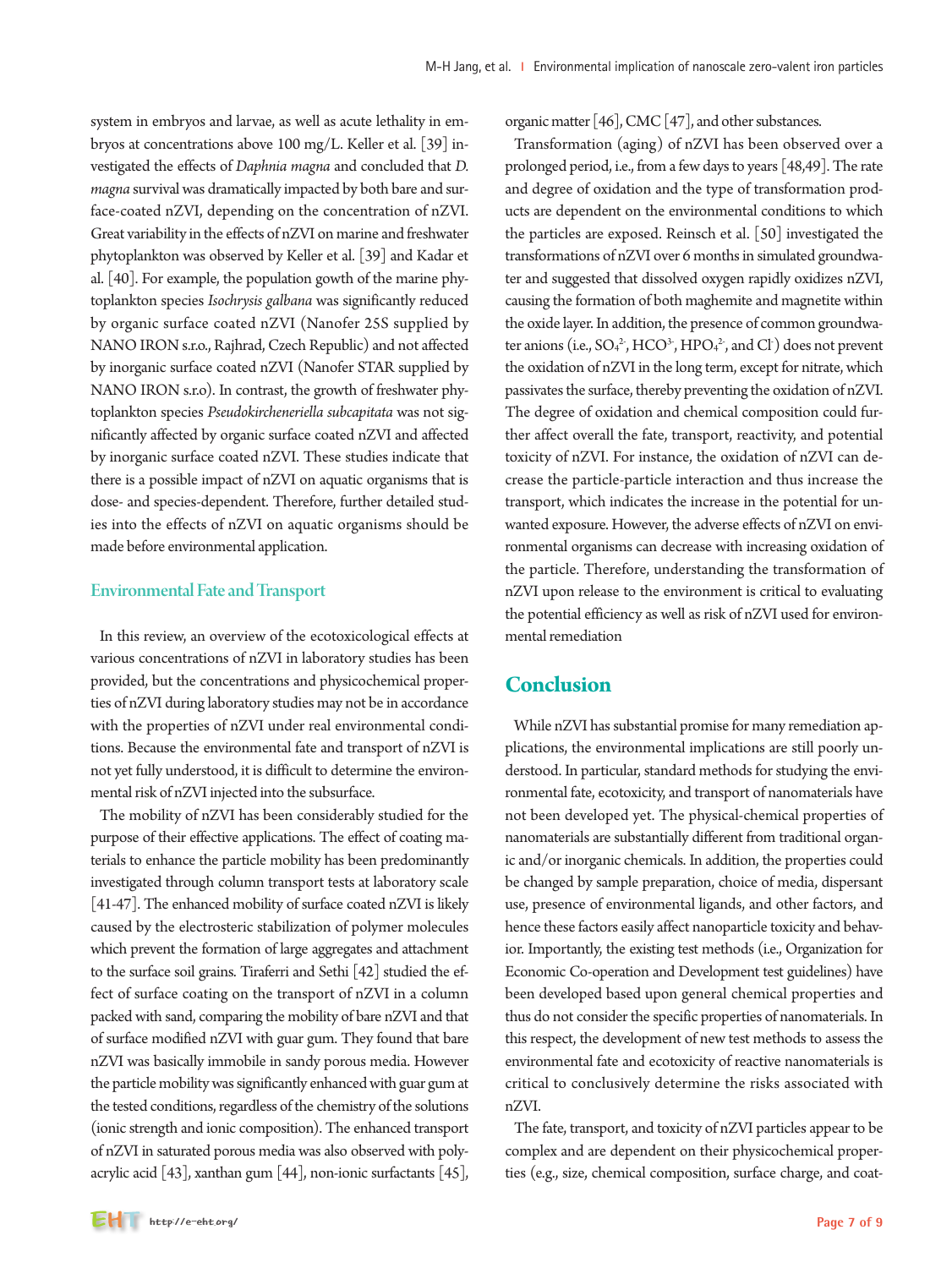ing) and environmental conditions (e.g., oxygen level, pH, ionic strength, and organic content). However, the fate and toxicity of nZVI in real site conditions has not yet been studied in detail and current toxicological data are mainly based on short-term tests using simple exposure methods. Therefore, the long-term evaluation of nZVI in pilot- and full-scale systems under realistic operation conditions needs to be addressed in order to prevent any potential environmental risks

## **Acknowledgements**

This work was supported by "The GAIA Project" by the Korea Ministry of Environment (RE 201402059) and "Environmental Risk Assessment of Manufactured Nanomaterial" Project by the Korea Institute of Toxicology (KK-1403-02).

# **Conflict of Interest**

The authors have no conflicts of interest with material prsented in this paper.

# **References**

- 1. Park K. Toxicity of nanomaterials and strategy of risk assessment. J Environ Toxicol 2005;20(4):259-271 (Korean).
- 2. Zhang WX. Elliott DW. Applications of iron nanoparticles for groundwater remediation. Remediation 2006;16(2):7-21.
- 3. Mueller NC, Braun J, Bruns J, Černík M, Rissing P, Rickerby D, et al. Application of nanoscale zero valent iron (NZVI) for groundwater remediation in Europe. Environ Sci Pollut Res Int 2012;19(2):550- 558.
- 4. Zhang WX. Nanoscale iron particles for environmental remediation: an overview. J Nanopart Res 2003;5:323-332.
- 5. Kadar E, Tarran GA, Jha AN, Al-Subiai SN. Stabilization of engineered zero-valent nanoiron with Na-acrylic copolymer enhances spermiotoxicity. Environ Sci Technol 2011;45(8):3245-3251.
- 6. O'Carroll D, Sleep B, Krol M, Boparai H, Kocur C. Nanoscale zero valent iron and bimetallic particles for contaminated site remediation. Adv Water Resour 2013;51:104-122.
- 7. Liu Y, Li S, Chen Z, Megharaj M, Naidu R. Influence of zero-valent iron nanoparticles on nitrate removal by Paracoccus sp. Chemosphere 2014;108:426-432.
- 8. Xie Y, Cwiertny DM. Influence of anionic cosolutes and pH on nanoscale zerovalent iron longevity: time scales and mechanisms of reactivity loss toward 1,1,1,2-tetrachloroethane and Cr(VI). Environ Sci Technol 2012;46(15):8365-8373.
- 9. Chang MC, Kang HY. Remediation of pyrene-contaminated soil by synthesized nanoscale zero-valent iron particles. J Environ Sci Health A Tox Hazard Subst Environ Eng 2009;44(6):576-582.
- 10. Lin KS, Chang NB, Chuang TD. Fine structure characterization of zero-valent iron nanoparticles for decontamination of nitrites and nitrates in wastewater and groundwater. Sci Technol Adv Mater

2008;9(2): 025015.

- 11. Shi LN, Zhang X, Chen ZL. Removal of chromium (VI) from wastewater using bentonite-supported nanoscale zero-valent iron. Water Res 2011;45(2):886-892.
- 12. Sohn K, Kang SW, Ahn S, Woo M, Yang SK. Fe(0) nanoparticles for nitrate reduction: stability, reactivity, and transformation. Environ Sci Technol 2006;40(17):5514-5519.
- 13. Chen J, Xiu Z, Lowry GV, Alvarez PJ. Effect of natural organic matter on toxicity and reactivity of nano-scale zero-valent iron. Water Res 2011;45(5):1995-2001.
- 14. Crane RA, Dickinson M, Popescu IC, Scott TB. Magnetite and zero-valent iron nanoparticles for the remediation of uranium contaminated environmental water. Water Res 2011;45(9):2931-2942.
- 15. Krajangpan S, Kalita H, Chisholm BJ, Bezbaruah AN. Iron nanoparticles coated with amphiphilic polysiloxane graft copolymers: dispersibility and contaminant treatability. Environ Sci Technol 2012;46(18):10130-10136.
- 16. Saccà ML, Fajardo C, Martinez-Gomariz M, Costa G, Nande M, Martin M. Molecular stress responses to nano-sized zero-valent iron (nZVI) particles in the soil bacterium Pseudomonas stutzeri. PLoS One 2014;9(2):e89677.
- 17. Lee C, Kim JY, Lee WI, Nelson KL, Yoon J, Sedlak DL. Bactericidal effect of zero-valent iron nanoparticles on Escherichia coli. Environ Sci Technol 2008;42(13):4927-4933.
- 18. Auffan M, Achouak W, Rose J, Roncato MA, Chanéac C, Waite DT, et al. Relation between the redox state of iron-based nanoparticles and their cytotoxicity toward Escherichia coli. Environ Sci Technol 2008;42(17):6730-6735.
- 19. Li Z, Greden K, Alvarez PJ, Gregory KB, Lowry GV. Adsorbed polymer and NOM limits adhesion and toxicity of nano scale zerovalent iron to E. coli. Environ Sci Technol 2010;44(9):3462-3467.
- 20. Qiu X, Fang Z, Yan X, Cheng W, Lin K. Chemical stability and toxicity of nanoscale zero-valent iron in the remediation of chromiumcontaminated watershed. Chem Eng J 2013;220:61-66.
- 21. Xiu ZM, Jin ZH, Li TL, Mahendra S, Lowry GV, Alvarez PJ. Effects of nano-scale zero-valent iron particles on a mixed culture dechlorinating trichloroethylene. Bioresour Technol 2010;101(4):1141- 1146.
- 22. Kuang Y, Zhou Y, Chen Z, Megharaj M, Naidu R. Impact of Fe and Ni/Fe nanoparticles on biodegradation of phenol by the strain Bacillus fusiformis (BFN) at various pH values. Bioresour Technol 2013;136:588-594.
- 23. Kirschling TL, Gregory KB, Minkley EG Jr, Lowry GV, Tilton RD. Impact of nanoscale zero valent iron on geochemistry and microbial populations in trichloroethylene contaminated aquifer materials. Environ Sci Technol 2010;44(9):3474-3480.
- 24. Zhou L, Thanh TL, Gong J, Kim JH, Kim EJ, Chang YS. Carboxymethyl cellulose coating decreases toxicity and oxidizing capacity of nanoscale zerovalent iron. Chemosphere 2014;104:155-161.
- 25. Němeček J, Lhotský O, Cajthaml T. Nanoscale zero-valent iron application for in situ reduction of hexavalent chromium and its effects on indigenous microorganism populations. Sci Total Environ 2014;485-486:739-747.
- 26. Yang Y, Guo J, Hu Z. Impact of nano zero valent iron (NZVI) on methanogenic activity and population dynamics in anaerobic digestion. Water Res 2013;47(17):6790-6800.